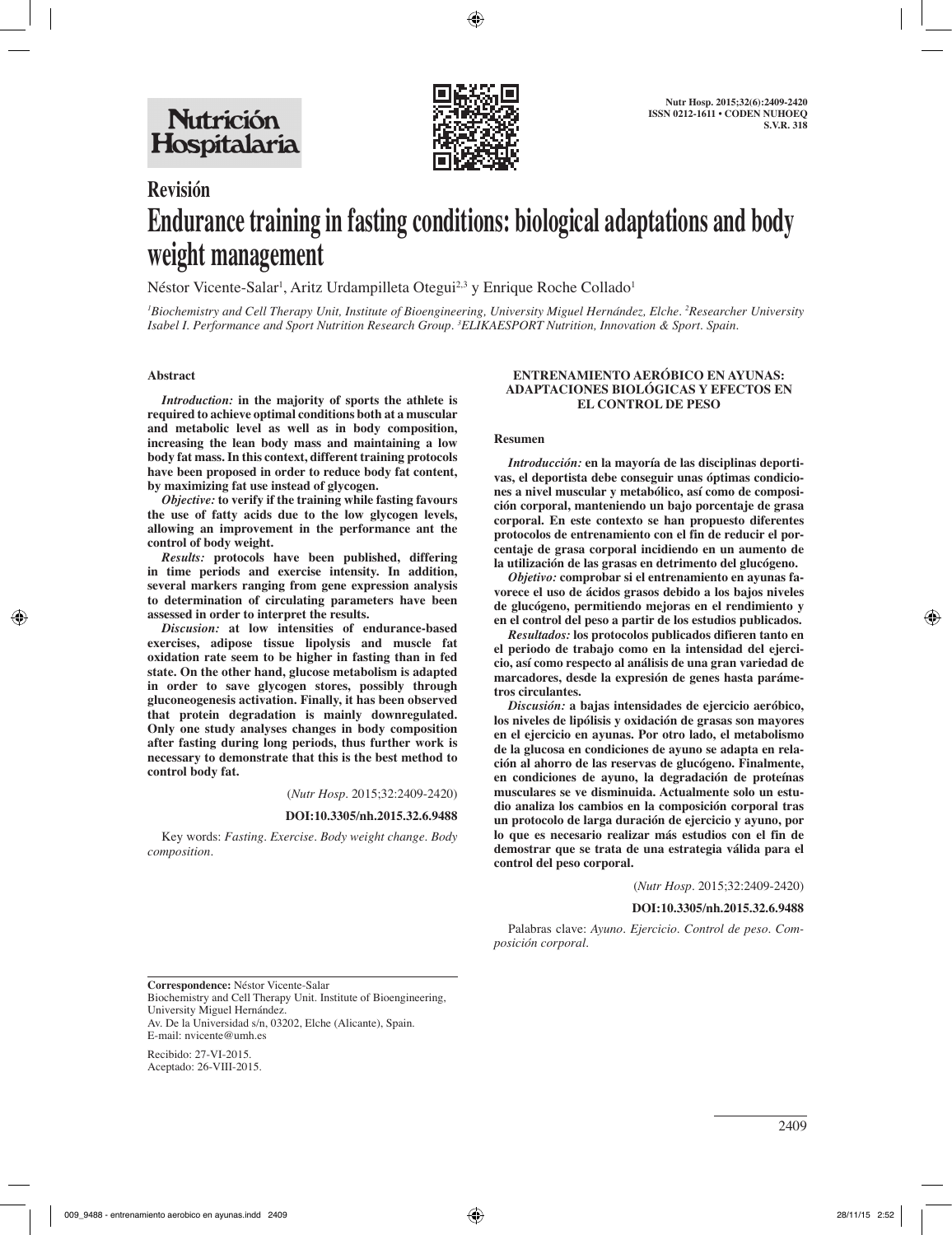# **Introduction**

Fats are stored as triglycerides (TGs) in the white adipose tissue in droplets in the vacuoles of adipocytes. This allows of storage of large amounts of energy in small cell volumes. An alternative method for intracellular fat accumulation is offered by brown adipose and in skeletal muscle where TGs can be found in small cytoplasmic lipid droplets. Therefore, white adipose tissue is the principal site for fat storage in humans that can be oxidized during intervals of fasting between meals or during aerobic extensive-based activities (45-55%  $\rm VO_{2max}$  or even 65%  $VO_{2max}$  in ultraendurance athletes<sup>1</sup>). In both contexts, the objective of fat utilisation seems to be to save muscular and hepatic glycogen stores in order to assure muscular contraction during moments of stress. Therefore, fat utilisation provides, as long as possible, glucose for correct brain function and delaying the use of ketone bodies. However, during exercise performance, fat oxidation can lower during high intensity exercise beyond the so called anaerobic threshold (near 80-90%  $VO_{2m}$  in athletes), enhancing carbohydrate utilisation<sup>2</sup>.

Therefore, we can conclude that aerobic exercise performance and fasting are two well known strategies that influence lipolysis in adipose and muscle tissue and thereby the amount of body fat mass. This aspect is of utmost importance, since endurance-based athletes could control their body composition in order to establish an optimal balance between lean body mass and fat mass to maximize performance. The question that arises is how efficient would be a combination of both strategies to enhance lipolysis in adipocytes and fat oxidation in skeletal muscle. Otherwise said, how efficient is training while fasting to stimulate lipolysis and control body fat mass in long time endurance training? And, how affect these special conditions in the immune system? Here, we review current studies that address this particular aspect, the implications of the different energetic metabolic pathways and the results in body weight control.

## **Objectives**

We can address the objective of this review, presenting the accumulated evidence regarding if the combination of both strategies (endurance training and fasting) could help to mobilize fat from the different body stores and which is the role that carbohydrates are playing in this metabolic context.

# **Results**

#### *Fasting state during endurance training*

Endurance training is mainly based on aerobic metabolic demands, a situation in which blood lactate production is at the same rate as its degradation disappearance<sup>3</sup>. Oxidative glycolytic pathway and lipid β-oxidation are used as energetic pathways. Regarding the intensity of exercise bouts, lipids and glucose are used at different percentages4 **.** 

The protocols used to study exercise practice during fasting periods or glycogen depletion states can be classified as short term (1-2 days) or long term protocols (4-6 weeks) (Table I). In short term protocols, the volunteers undergo a bout of exercise after a fasting period (usually after overnight sleep). In the long term protocols, volunteers perform several training sessions during fasting for several days a week. In these protocols, individuals are monitored by at least 2 tests that are performed at the beginning and at the end of the study during fasting or fed situations. In addition, in these studies, several variables are included regarding the type, intensity and frequency of exercise, as well

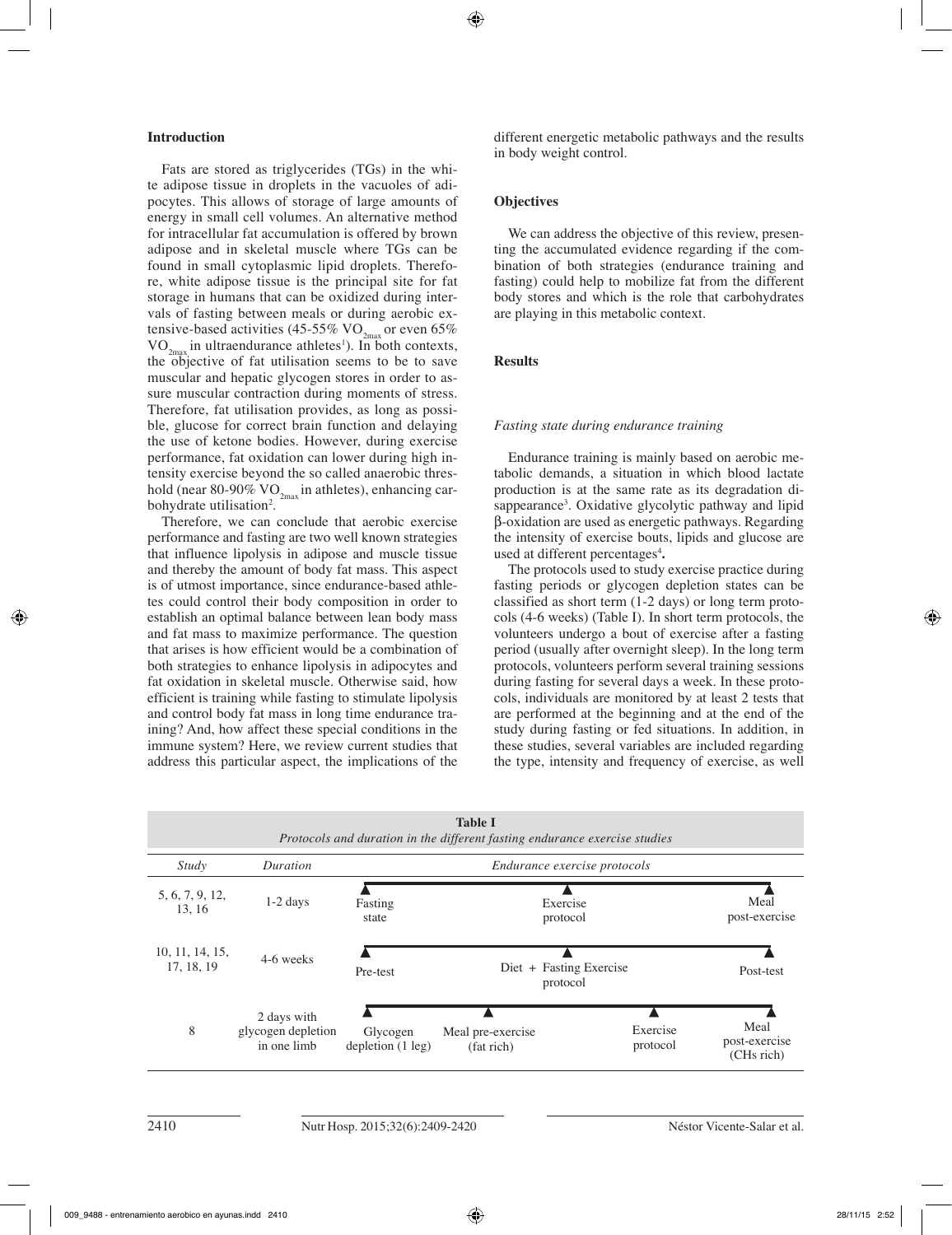as the type of diet followed by the volunteers during the interfasting periods. Nevertheless, the objectives of both types of studies are different. The short term protocols intend to study acute changes in energy metabolism while long term protocols try to find chronic metabolic adaptations (Fig. 1). Finally, other study models include those that compare the response between one limb depleted in glycogen, simulating a low carbohydrate availability, to another non-depleted limb in the same individual.

# *Adaptations in fat metabolism*

When fasting, fat is the major fuel used during exercise. In this case, plasma glycerol and free fatty acids (FFA) levels increase when lipolysis is activated in adipocytes, which is the first step in using lipids as energy. The activation of this metabolic pathway is carried out by catecholamines binding to beta-adrenergic receptors and by glucagon, and inhibited by insulin. Therefore, circulating glycerol<sup>5-7,9</sup> and FFA $^{5-7,9,12}$  are used as markers of lipolysis in adipocytes (Table II).

In short term protocols, intensity plays an instrumental role in lipolysis and fat oxidation levels. At low exercise intensity (25-44% of  $VO_{2max}$ ) glycerol plasma levels increase slightly, but these levels are significantly higher in fasting conditions. Specifically, while fasting, during rest periods glycerol values are 3.5 mmol/ kg/min, passing to 8.5 mmol/kg/min after 60 min of exercise, meanwhile in fed states, circulating glycerol values pass from 2.5 mmol/kg/min during rest<sup>5</sup> to  $5.5$  $mmol/kg/min$  in the same time interval<sup>5,7</sup>. These significant differences are maintained at higher exercise



*Fig. 1.—Scheme about the different changes in metabolic pathways involved in the fasting-based endurance exercise studies analyzed in the present review. An.P.: protein anabolic pathways; Ct.P.: protein catabolic pathway. (Prepared by the authors).*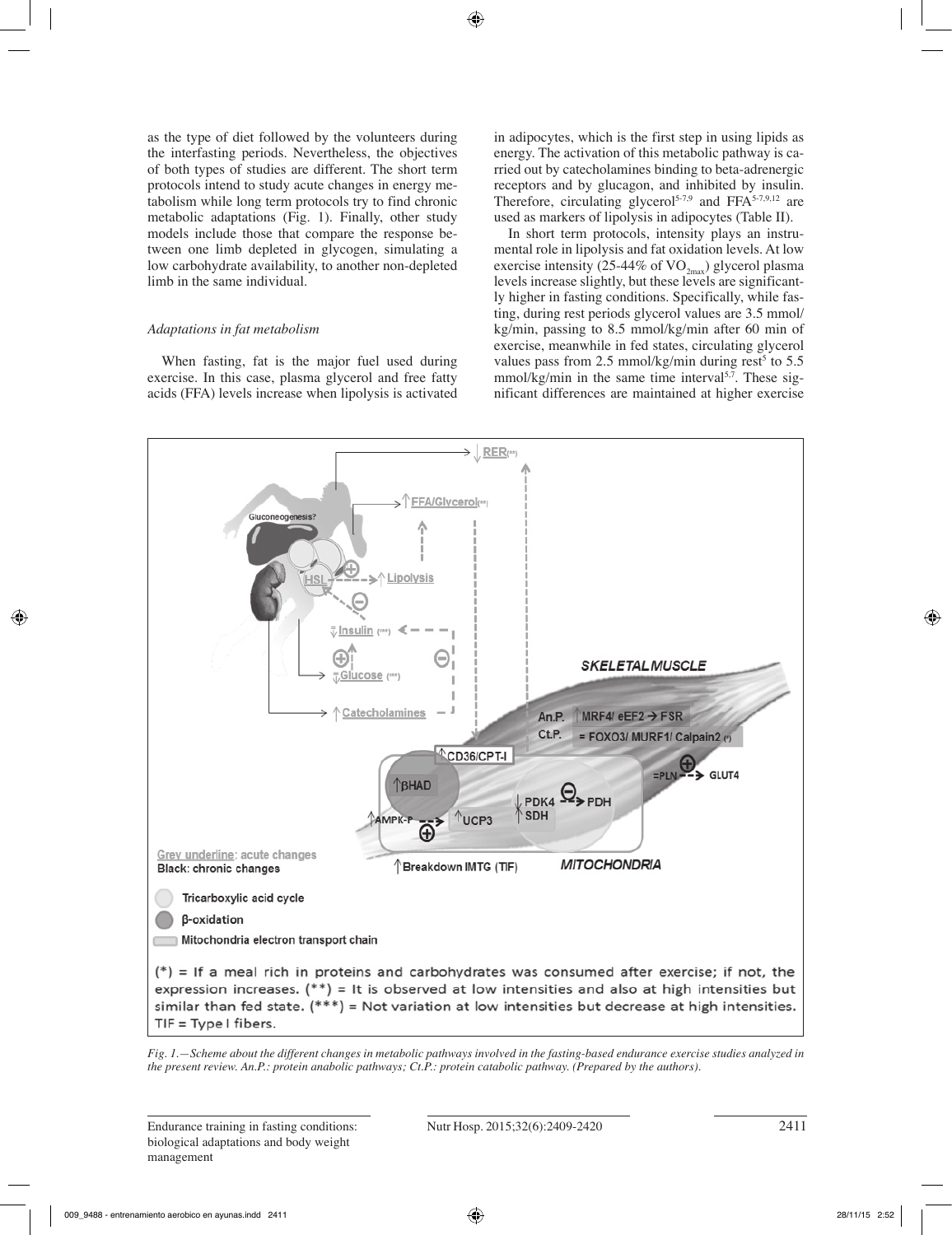| Study | $\boldsymbol{N}$ | Subjects                                                                                                                                                              | Activity and intensity                                                                                         | <b>Study Design</b>                                                                                                                                                                                            | Results in fasting<br>conditions                                                                   |
|-------|------------------|-----------------------------------------------------------------------------------------------------------------------------------------------------------------------|----------------------------------------------------------------------------------------------------------------|----------------------------------------------------------------------------------------------------------------------------------------------------------------------------------------------------------------|----------------------------------------------------------------------------------------------------|
| 5     |                  | 6 Healthy and active males<br>$26.5 + 3.8$ yr.<br>$75.0 + 3.3$ kg                                                                                                     | Cicloergometre (60min)<br>$44\%$ $\rm VO_{2peak}$                                                              | a) Fed (CHs or CHs+Triglycerides) <sup>↑</sup> Glycerol, FFA,<br>b) Fasting                                                                                                                                    | fat oxidation                                                                                      |
| 6     |                  | 8 Healthy and active males<br>$42.9 + 3.0$ yr.<br>BMI 22.5 + 0.4 kg/m <sup>2</sup>                                                                                    | Cicloergometre (100min)<br>50% HR                                                                              | a) Fed (CHs at 50min exercise)<br>b) Fasting                                                                                                                                                                   | ↑ Glycerol, FFA,<br>adrenaline                                                                     |
| 7     |                  | 6 Moderately trained males<br>$25.0 + 2.0$ yr.<br>$75.1 + 7.3$ kg                                                                                                     | Cicloergometre (120min)<br>$25\%$ VO <sub>2peak</sub>                                                          | a) Fed (CHs during exercise)<br>b) Fasting                                                                                                                                                                     | ↑ Glycerol, FFA,<br>fat oxidation<br>$\downarrow$ Insulin                                          |
|       |                  |                                                                                                                                                                       | Cicloergometre (120min)<br>$68\%$ $\rm VO_{2peak}$                                                             | a) Fed (CHs during exercise)<br>b) Fasting                                                                                                                                                                     | ↑ Glycerol, FFA<br>$\downarrow$ Insulin                                                            |
| 8     |                  | 6 Physically active males<br>22 to 33 yr.<br>BMI 23.6 $\text{kg/m}^2$                                                                                                 | Cicloergometre (150min)<br>45% $VO2max$                                                                        | a) High Fat meal before exercise<br>b) High CHs meal after exercise                                                                                                                                            | $\uparrow$ UCP3, LPL,<br>PDK4                                                                      |
| 9     |                  | 9 Physically active males<br>$22.8 + 0.4$ yr.<br>$74.0 + 2.3$ kg                                                                                                      | Cicloergometre (120min)<br>75% $\rm VO_{2max}$                                                                 | a) Fed (mixed meal)<br>b) Fasting                                                                                                                                                                              | ↑ Glycerol, FFA,<br>fat oxidation,<br>adrenaline, UCP3<br>$\downarrow$ Insulin, RER,<br>IMTG (TIF) |
| 10    |                  | 20 Physically active males<br>$21.2 + 0.4$ yr.<br>$74.8 + 2.0$ kg                                                                                                     | Cicloergometre<br>$(60 \text{ to } 120 \text{min})$<br>$171 + 4 W$                                             | a) Fed (CHs during exercise)<br>b) Fasting                                                                                                                                                                     | ↑ UCP3, CD36,<br>βHAD, CPTI,<br>SDH (TIIF)<br>$\downarrow$ PDK4                                    |
| 11    |                  | 23 Physically active males<br>a) $20.0 + 1.0$ yr. and<br>$79.0 + 7.5$ kg<br>b) $21.1 + 1.0$ yr. and<br>$74.5 + 7.8$ kg<br>c) $20.0 + 1.0$ yr. and<br>$77.0 + 10.7$ kg | Running (38 min)<br>90-25% $VO_{2max}$                                                                         | a) 1 session/day (4/week)<br>b) 2 sessions/day (2/week)<br>(CHs during exercise)<br>c) 2 sessions/day (2/week)                                                                                                 | $\uparrow$ SDH (in c)                                                                              |
| 12    | 8                | Healthy and active males<br>$25.0 + 1.0$ yr.<br>$74.0 + 3.0$ kg                                                                                                       | Cicloergometre (60min)<br>70% $\rm VO_{2max}$                                                                  | After exercise in fasting state:<br>a) CHs<br>b) placebo                                                                                                                                                       | T FFA, MRF4<br>$\downarrow$ MURF1                                                                  |
| 13    | 9                | Sedentary males<br>$29.0 + 1.0$ yr.<br>$75.2 + 1.1$ kg<br>BMI 23.6 + 0.3 $\text{kg/m}^2$                                                                              | Treadmill/Cicloergometre<br>(45min/45min)<br>60-65%/ 60-65% $\rm VO_{2peak}$                                   | After fasting state:<br>a) Sedentary + isocaloric +<br>balanced diet<br>b) Exercise $+$ isocaloric $+$<br>balanced diet<br>c) Exercise + isocaloric +<br>low CH<br>$d)$ Exercise + hypocaloric +<br>low energy | $\downarrow$ TAG, glycogen<br>(in c)                                                               |
| 14    |                  | 14 Untrained (m) and (f)<br>$(m)$ : 29.3 + 4.5 yr.<br>(f): $24.6 + 6.1$ yr.                                                                                           | Cicloergometre<br>$(25 \text{ to } 100 \text{ min})$<br>$65\%$ VO <sub>2peak</sub>                             | a) Fed (mixed meal)<br>b) Fasting                                                                                                                                                                              | $\uparrow$ CS (in m),<br>glycogen<br>$\downarrow$ CS (in f)                                        |
| 15    |                  | 28 Healthy and active males<br>$21.2 + 0.3$ yr.<br>$71.5 + 1.9$ kg                                                                                                    | Cicloergoemtre/Treadmill<br>$(60\text{min}/90\text{min})$<br>70-75% VO <sub>2max</sub> / 85% HR <sub>max</sub> | Hypercaloric fat rich diet:<br>a) Sedentary<br>b) Fasting state<br>c) Fed                                                                                                                                      | $\uparrow$ CD36, CPTI,<br>$CS$ (in b and c),<br>glycogen, AMPK-P<br>$\downarrow$ FFA (in b and c)  |
| 16    | 8                | Trained males<br>$27 + 6$ yr.<br>$91.3 + 10.8$ kg                                                                                                                     | Treadmill (36min)<br>$65\%$ HR <sub>res</sub>                                                                  | a) Fed (mixed meal)<br>b) Fasting                                                                                                                                                                              | $\uparrow$ RER                                                                                     |

**Table II**  *Published studies of fasting-based endurance exercise and their results in fasting conditions*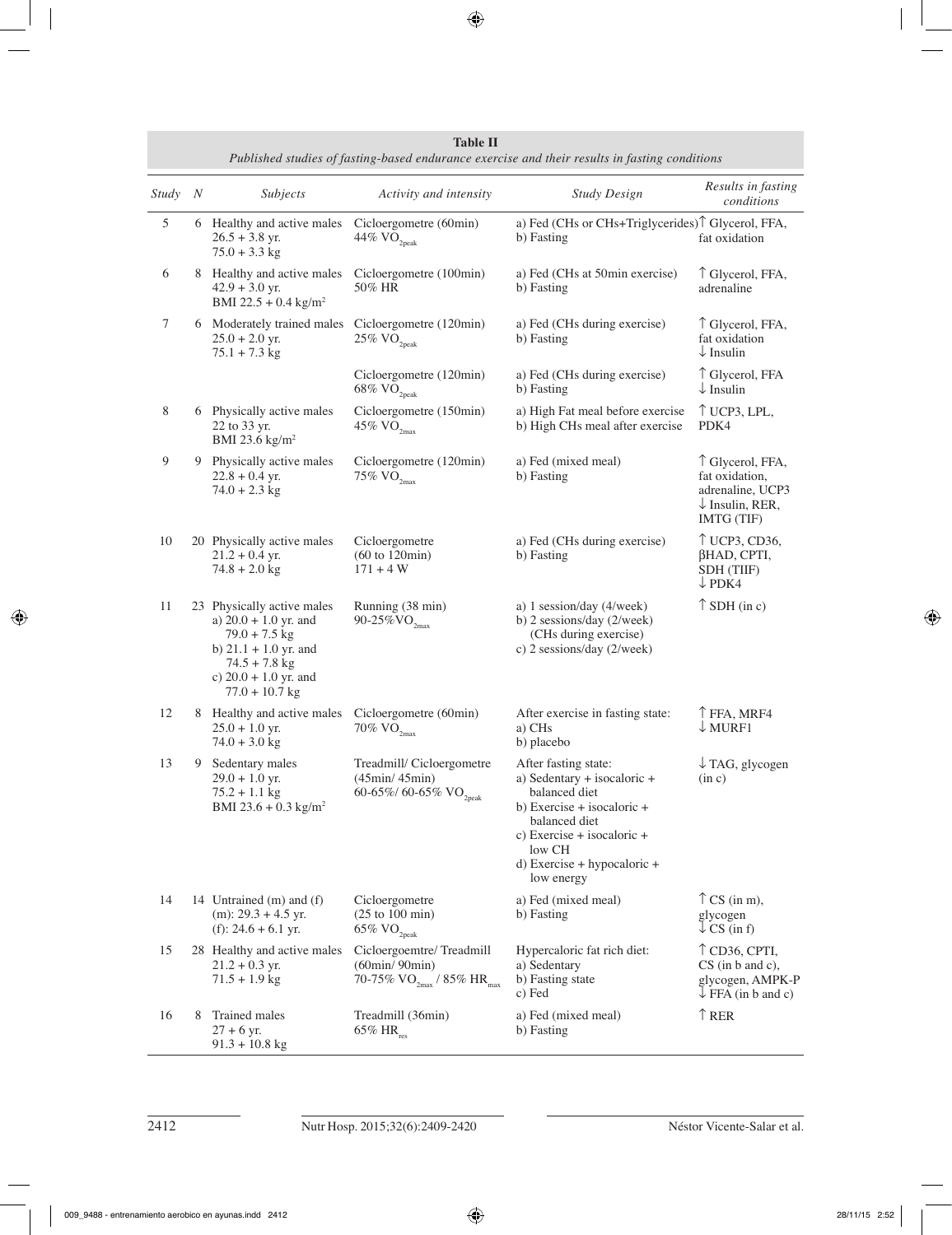**Table II (***cont.***)** *Published studies of fasting-based endurance exercise and their results in fasting conditions*

| Study | N | <i>Subjects</i>                                                                            | Activity and intensity                                                                                             | <b>Study Design</b>                                                       | Results in fasting<br>conditions                                               |
|-------|---|--------------------------------------------------------------------------------------------|--------------------------------------------------------------------------------------------------------------------|---------------------------------------------------------------------------|--------------------------------------------------------------------------------|
| 17    |   | 20 Healthy and active males Cicloergometre<br>a) $23.0 + 1.1$ yr. b) $22.1 +$<br>$0.9$ yr. | $(60 \text{ to } 90 \text{ min})$<br>70% $\rm VO_{2max}$                                                           | a) Fasting<br>b) Fed (mixed meal)                                         | ↑ βHAD, IMTG<br>(TIF), CS, glycogen                                            |
| 18    |   | 20 Healthy and active males<br>$21.2 + 0.4$ yr.<br>$74.8 + 2.0$ kg                         | Cicloergometre<br>$(60 \text{ to } 120 \text{ min})$<br>70% $\rm VO_{2peak}$                                       | a) Fasting<br>b) Fed (mixed meal)                                         | glycogen<br>$\downarrow$ eEF2-P                                                |
| 19    |   | 28 Healthy and active males<br>$21.2 + 0.3$ yr.<br>$71.5 + 1.9$ kg                         | Cicloergoemtre/Treadmill<br>$(60 \text{ to } 90 \text{ min})$<br>70-75% VO <sub>2max</sub> / 85% HR <sub>max</sub> | Hypercaloric fat rich diet:<br>a) Sedentary<br>b) Fasting state<br>c) Fed | $\uparrow$ glycogen<br>(b and c), AMPK.<br>АМРК-Р, АССВ-Р<br>$\downarrow$ PDK4 |

a), b), c) and d) indicates the different groups used in the trials. BMI: body mass index; (m): male; (f): female; HR. heart rate; CH: carbohydrate; TIF: type I fiber; TIIF: type II fiber; TAG: triacylglycerol; AMPK-P: AMPK phosphorylated eEF2-P: eEF2 phosphorylated; ACCβ-P: ACCβ phosphorylated.

intensities (68-75% VO<sub>2max</sub>) after 90-95 min of exercise (15 and 12 mmol/kg/min for fast and fed respectively)7 , reaching at the end of the activity (120 min) the most significant differences (522 and 144 mmol/l of glycerol for fast and fed respectively)<sup>9</sup>. In contrast, in the same study<sup>7</sup>, exercise performed at low intensities (VO<sub>2max</sub> = 25%) reaches significant differences between fed and fast individuals after 60 min. In another study, the changes in plasma glycerol after 100 min of exercise intensity at 140 w (lower than 65% of  $VO_{2\text{max}}^{9}$ ) were not significant between fast and fed states<sup>6</sup>, although the interstitial glycerol levels in adipose tissue were elevated at this time during fasting as well as in the 30 min subsequent to recovery. These results contrast with those previously obtained<sup>5,7</sup> at low intensities of exercise. One of the differences between both studies was the age of the participants:  $42.9 \pm$ 3.0 years<sup>6</sup> vs  $26.5 \pm 3.8$  and  $25.0 \pm 2.0$  years<sup>5,7</sup>. In this context, many differences in the hormone levels are present when comparing old vs young individuals, i.e. growth hormone (GH) levels that decrease with age $^{20}$ and are instrumental in promoting TG hydrolysis<sup>21,22</sup>. In any case, more studies need to be performed in order to decipher the role of age and as well as other possible variables in this regard.

Plasma FFA levels increase in the same extent than circulating glycerol in individuals performing exercise while fasting. However, the values differ between studies. In low intensity protocols, one study presented significant differences at the beginning (0.15 mM and  $0.35$  mM in fed and fast states respectively<sup>5</sup>) and after 60 min of exercise (0.20 mM and 0.45 mM in fed and fast states respectively). However, for a similar intensity of exercise, another study showed no significant differences at time 0 (around 0.2 mM for fed and fast states<sup>7</sup>), but starting to be significant after 70 min of exercise (0.15 mM in fed vs 0.25 mM in fast state). The differences between both studies could be related to the protocol of administration of carbohydrates and

the amount administered to fed individuals. Meanwhile in one study carbohydrates were administered 1h before starting the exercise routine<sup>5</sup>, in the other, carbohydrates were ingested during protocol execution<sup>7</sup>. In the meantime, at moderate or high intensity exercise performances, plasma FFA in fasting conditions start to be significantly higher than in fed conditions after 90 min of exercise: 0.45 mM vs 0.36 mM respectively<sup>7</sup>. High levels of FFA are maintained immediately post-exercise  $(1.3-1.7 \text{ mM})^{6,9}$  and during the subsequent 2-4 h of recovery (1.8 mM) with no consumption of carbohydrates $12$ . In this context, it is important to mention that consumption of a carbohydrate-rich meal following 1h of an exercise bout could also lower plasma glycerol levels to normal levels or lower in the first 4h of recovery<sup>9</sup>, while volunteers that only consumed water after a similar exercise bout, maintained elevated glycerol levels longer<sup>6</sup>.

In long term protocols, the complexity of the different intervention designs adds new variables that complicate the interpretation of the results (Table II). For example, in one protocol<sup>15</sup>, volunteers trained in fast and fed states during 6 weeks (4 training sessions of 60-90 min per week) and consumed a hypercaloric fat rich diet in resting periods. The plasma FFA levels were determined after a test performed at the beginning and end of the intervention. In addition, carbohydrates were consumed before test execution only in the fed group. One control of sedentary individuals consuming a fat rich diet was included in the study<sup>15</sup>. The circulating FFA levels measured after the test performed at the end of the intervention in fast and fed states decreased similarly (0.30 and 0.33 mM respectively) compared with values determined after the test performed at the beginning of the study (around 0.35 mM in fed and fast conditions). However, sedentary control individuals maintained similar FFA levels during the study  $(0.35 \text{ mM})^{15}$ . Although the consumption of this type of diet could be controversial, the presented data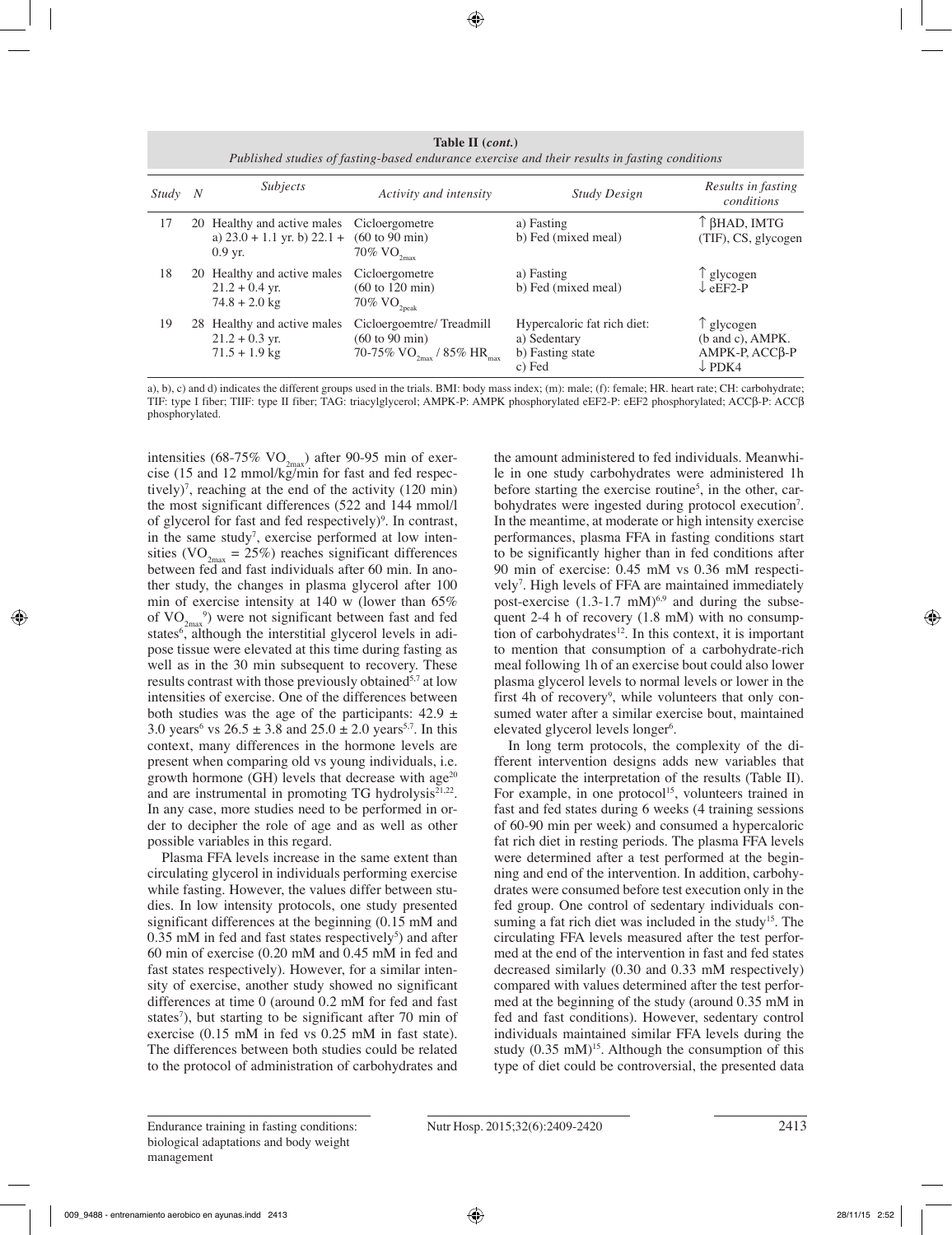seem to indicate that the rate of lipolysis increases with exercise when a fat-rich diet is consumed, although differences between fast and fed group were modest<sup>23</sup>. In addition and despite a consumption of carbohydrates before the test in the fed group, the effects of a fat-rich diet tend to suppress the antilipolytic effect exerted by carbohydrates maintaining similar serum FFA levels in fasting and fed groups $24$ .

As previously mentioned, long term protocols allow the measurement of parameters that may give clues about the adaptive response of the organism, such as changes in the pattern of gene expression. In this context, muscle mRNA levels of lipid transporters, such as the membrane protein CD36 and mitochondrial carnitine palmitoyltransferase-I (CPT-I), are highly expressed in muscle cells in fasting situations compared to the fed state after 4h of recovery from the final test in a long term protocol<sup>10</sup> (Table II). However at rest, the expression of such genes varies depending on the studies, some indicating an increase, with a hypercaloric fat rich diet, while others, following a carbohydrate-rich standard diet, demonstrating that there was no significant difference $10,15$ . These apparently discrepant differences between both studies could be due to the administration of a fat-rich diet  $(50\% \text{ lipids}^{15})$  vs a moderate fat or carbohydrate-rich standard diet (20% lipids<sup>10</sup>) during the study period. It has been described that high circulating fat levels after 4 days of a fat-rich diet have the ability of modulating the expression of CD36 and CPT-I genes in a resting situation<sup>25</sup>, most likely through mechanisms that implicate the inhibition through alfa<sub>2</sub> adrenergic receptors<sup>24</sup>. In any case, athletes must be cautious with fat-rich diets during long periods of time, as they are accompanied by a low carbohydrate intake that could affect muscle glycogen homeostasis. In addition, the metabolic and physiologic response varies greatly with those diets, which can affect training capacity<sup>26</sup>.

On the other hand, the fat oxidation rate (determi- $\text{med through VO}_2$  and the respiratory exchange ratio (RER)) has been also evaluated both in short/acute and long term protocols with different results. While at low intensities (25-45%  $VO<sub>2peak</sub>$ ) in acute interventions, fat oxidation increased only in the fasting state (5.7-6.8 mmol/kg/min) compared with the fed state  $(3.1-4.9 \text{ mmol/kg/min}^{5.7})$ , no significant changes were observed between fast and fed states at higher intensities (68-75%  $VO_{2\text{peak}}$ ) being around 10.0-10.5 mmol/ kg/min7 . Long term studies present a similar pattern for fat oxidation than those observed in acute studies for high intensity exercises (0.8-0.9 g of fat oxidized/ min<sup>17</sup>). Despite this, training improves fat oxidation in each particular condition (fasting and fed) when comparing values obtained at the beginning and end of the study<sup>17</sup>. However, both gene expression and activity of the β-oxidation enzyme b-hydroxyacyl coenzyme A dehydrogenase (beta-HAD) increased only after a long time protocol in the fasting situation $10,17$ , suggesting a metabolic adaptation to the fasting state. Therefore, the question is how these results obtained from gene expression analysis relate with the results of fat oxidation obtained from RER determinations during the tests. First of all and since fat consumption by the volunteers was similar in both studies (20%), an effect of fat coming from diet could be discarded. A likely explanation is that the changes obtained at the gene expression level do not provide a significant increase in the overall pathway of β-oxidation, suggesting that other still non identified mechanisms operate to increase the rate of fat oxidation during exercise.

Nevertheless, other studies have failed to replicate the above mentioned results, observing that there are no significant differences in fat oxidation rates in the test performed at the beginning compared to the test performed at the end of a long term protocol in both fed and fast states<sup>10</sup> (Table II). This could be related to the carbohydrate intake during a moderate or high intensity activity by fed individuals compared with fasting subjects consuming only water during exercise. Carbohydrates can modulate fat oxidation, but the amount consumed during exercise performance in the fed situation could be a key factor. An intake of 0.4-0.8 g of carbohydrates/kg does not change the fat oxidation rate in fed compared to fasting individuals consuming only water<sup>6,17</sup>. However, a higher dosage (1.5 g/kg) could decrease the fat oxidation rate in the fed situation during exercise to a lesser extent than while fasting  $(0.5{\text -}0.6 \text{ vs } 0.8{\text -}0.9 \text{ g/min respectively}^9)$ . Altogether, the most likely explanation could be that at low intensities and for low doses of carbohydrates consumed during exercise, insulin inhibits lipolysis and the glycolytic flux could tend to be the main energetic pathway<sup>27</sup>. However at high intensities and taking in account the presence of catecholamines in circulation that inhibit the effect of insulin, fat oxidation rate is maintained at the same levels than while fasting, except when high doses of carbohydrates are  $consumed<sup>9,28,29</sup>$ .

However, it is possible that training while fasting may increase lipolysis to levels that surpass fat oxidation rate, therefore limiting the use of this substrate as a main energy source<sup>5</sup>. This provokes a metabolic stress situation that could be solved by uncoupling proton transport to the mitochondrial matrix during oxidative phosphorylation of ATP. The uncoupling in situations of fuel excess is achieved by the induction of mitochondrial uncoupling proteins (UCPs). In this context, UCP-3 belongs to the family of mitochondrial anion carrier proteins (MACP). Fasting in short and long term protocols and situations of glycogen depletion of one limb results in increased UCP-3 expression at the transcription level $8-10$ . However in short term protocols, the increased levels of UCP-3 during exercise quickly decrease, returning to basal levels 4h after exercise performance, while after long term protocols low expression levels can be maintained only at rest $8-10$ (Table II). Altogether, this could be interpreted as an adaptation to optimize fat oxidation in cases of high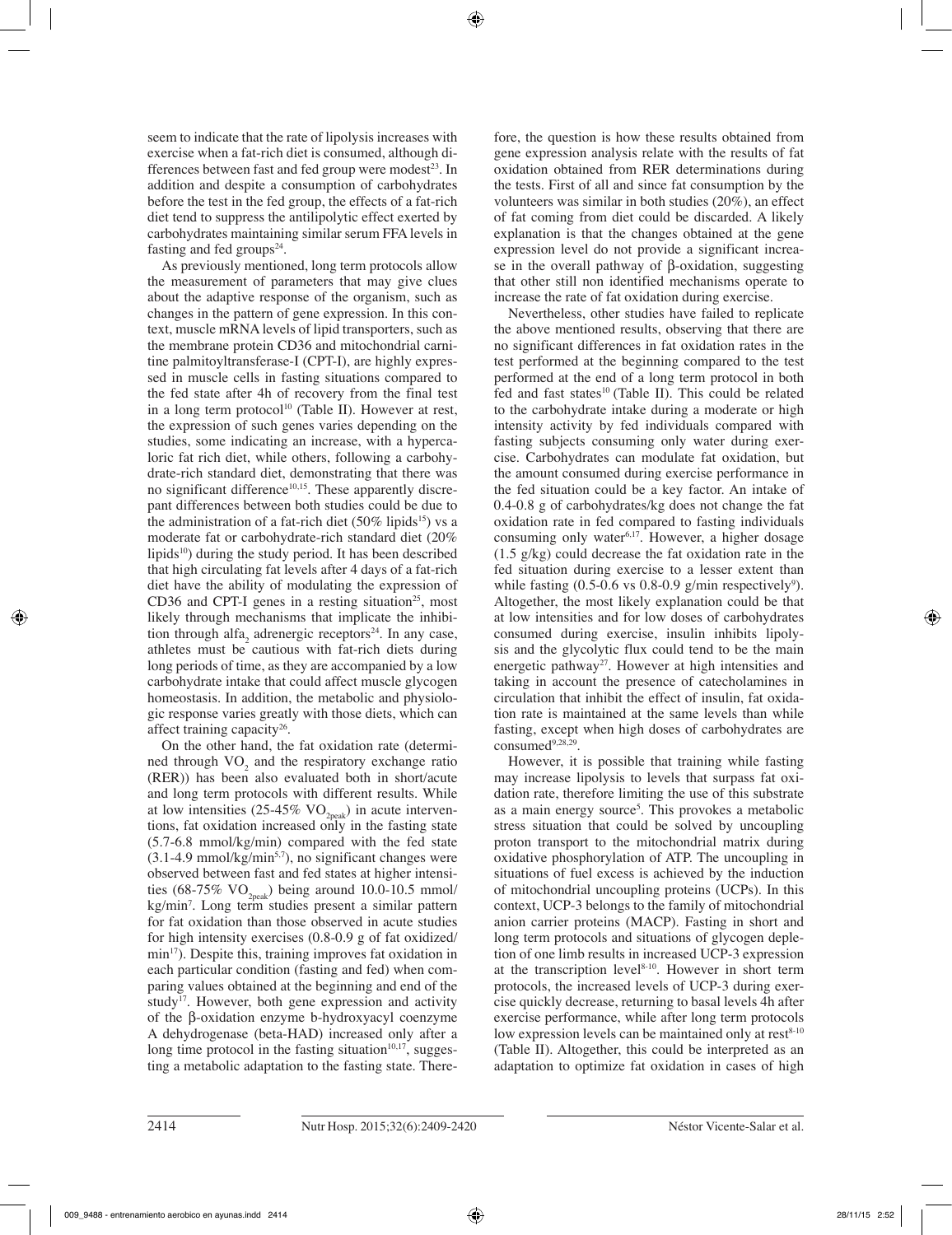lipolytic activity, explaining why individuals training in fasting conditions display high levels of lipolysis but the same rate of fat oxidation than fed individuals.

Another aspect to consider is the role of catecholamines. High circulating levels of adrenaline and noradrenaline inhibit the effect of insulin and promote lipolysis and maybe, fat oxidation through hormone-sensitive lipase (HSL) activation in both fast and fed states $6,9,30$ . Fasting athletes while training present higher adrenaline circulating levels during the whole exercise program<sup>6</sup> as well as afterwards<sup>9</sup>. On the other hand, noradrenaline, instead of adrenaline, could be mostly involved in maintaining lipolysis only in previously fed athletes<sup>9</sup>. In this context, recent studies have shown that the inhibition of insulin and adrenaline release, maintaining noradrenaline levels through the administration of a somatostatine analogue (octreotide), maintains lipolytic levels. However, this picture is more complex, as other regulator molecules such as atrial and brain natriuretic peptides (ANP and BNP respectively) seem to participate in the control of lipolysis under insulin and adrenaline depletion conditions<sup>31</sup>.

In addition to the energy provided by TG stored in adipose tissue, intramuscular triglycerides (IMTGs) have to be taken into account as well. Generally, IMTGs are found as lipid droplets located proximal to mitochondria and sarcoplasmic reticulum<sup>32</sup>, being more abundant in type I fibres. No changes in IMTG content were observed at the end of an acute exercise bout in fed athletes, while IMTG content in type I fibres decreases when fasting but not in type IIa fibres<sup>9</sup>. Nevertheless, these changes seem to depend on exercise frequency. In long term protocols, frequent exercise sessions per week could significantly increase IMTG breakdown and citrate synthase (CS) activity of type I fibres while fasting<sup>17</sup> (Table II). However, the same type of exercise bout performed less frequently did not present differences between fed and fasted states at the end of the protocol<sup>10</sup>. These results coincide with other studies demonstrating that there is a positive correlation between citrate synthase (CS) activity and duration of high intensity exercise, indicating that frequency and duration are key determinants<sup>33</sup>. In addition, it has been observed that CS activity also increases when glycogen stores diminish i.e. during a training protocol that combines alternative days of single exercise sessions with days with double sessions $34$ . Altogether, these observations indicate that the frequency of exercise that affects the intramuscular glycogen status could be a determinant factor in IMTG metabolism.

Fat rich diets could favor the storage of IMTG in type I and IIa fibers during long term fasting protocols<sup>18,19</sup>, although differences between both fibers are not significant. However, intrahepatic lipid stores increase in this situation of fat rich diets<sup>35</sup>. Several studies have demonstrated that IMTG accumulation is associated with insulin resistance  $(IR)$  in obesity and type 2 diabetes<sup>36,37</sup>. On the other hand, elevated IMTG content does not necessarily reflect a pathological situation, i.e. athletes show high IMTG contents but a low  $IR^{38}$ . In addition, exercise could favor the elimination of lipotoxic intermediates such as long-chain acyl-CoA, diacylglycerols (DGs) and ceramide derived from IMTG metabolism. These metabolites can promote IR through elevations in reactive oxygen species (ROS) and/or impaired insulin signaling through protein kinase C (PKC) activation<sup>39,40</sup>. Six weeks of hypercaloric fat-rich diet do not cause changes in the DGs and ceramide muscle contents comparing active subjects to sedentary controls<sup>15</sup>, indicating that fat excess in diet can counteract the beneficial effects of exercise.

RER can behave differently if training is performed in fed or in fasting states as well as depending on the duration of the intervention (acute or long term). During a 75% VO<sub>2max</sub> exercise bout, RER while fasting decreased more than in previously-fed athletes<sup>9</sup>. Conversely, during the subsequent 12-24h of recovery, RER decreased more in previously-fed athletes, although in both groups the values remained under  $1^{16}$  (Table II). This possibly occurs because meal consumption before exercise performance leads to elevated  $\rm VO_{2}$  that can be maintained 24 h longer in fed individuals<sup>16</sup>. In long term protocols, after a 70%  $VO_{2max}$  or 65%  $VO_{2peak}$ exercise, 4 and 5 times per week respectively, fast and fed state diminished their RER similarly during the exercise execution $14,17$ , although no information about RER levels post-exercise (12-24h) was provided. Although more studies are necessary to extract clearer conclusions, it seems that acute protocols performed in fasting conditions are instrumental in promoting muscle fat oxidation, but this does not seem to occur in long term protocols.

# *Adaptations in glucose metabolism*

Plasma glucose levels increase after the intake of a meal containing carbohydrates before or during the exercise. Circulating carbohydrates activate insulin release which has the ability of decreasing lipolysis and subsequently fat oxidation through the inhibition of  $HSL<sup>6,7,9</sup>$ . This implies that carbohydrates will be the main source of energy for exercise performance. However, carbohydrate utilisation produces lactate even in exercises performed at low intensity (50% of maximal heart rate (HR)) and in fed state, although glucose circulating concentrations do not reach 2 mM6 . In short term protocols, fasting state at low exercise intensities (25% VO<sub>2peak</sub> or 50% HR) maintains plasma glucose levels at 4.8-5 mM during 100-120 min<sup>6,7</sup>, meanwhile at higher intensities (68% VO<sub>2peak</sub> or  $75\%$  VO<sub>2</sub>max) glucose levels start to decrease to  $4 \text{ mM}^{7,9}$ . These changes differ with the observed plasmatic variations in glycerol and FFA levels, which tend to increase passing from 6.5 mmol of glycerol/kg/ min and 0.25 mM FA in 60 min of low intensity exercise to 10 mmol/kg/min and 0.3 mM respectively in 60 min of high intensity exercise7 . The obvious inter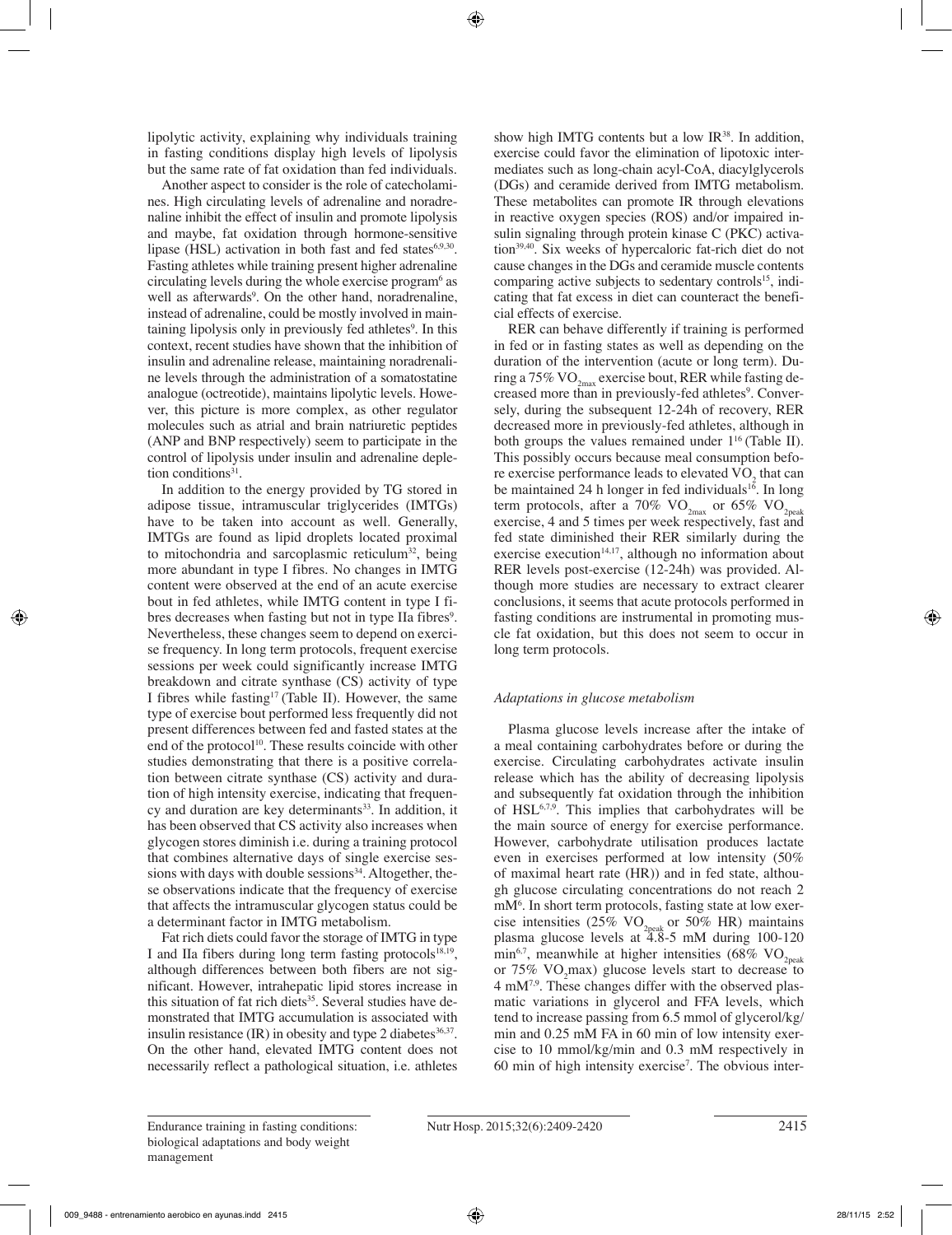pretation is that conditions of high intensity activities while fasting, such as during aerobic exercise, improve the utilization of fats as a fuel due to the drop of plasma glucose levels and risk of glycogen depletion. Consumption of carbohydrate-rich meals during high intensity exercise maintains glucose levels around 5 mM during 90 min. In these conditions, fat levels are maintained at the same levels as while fasting<sup>7</sup>, but saving glycogen and avoiding hypoglycaemia at high intensities of exercise. Several long-term fasting studies demonstrate an increase in saving glycogen stores and higher post-exercise glycogen recovery<sup>10,14,15,17</sup>, while others do not report such changes<sup>18</sup>. This increase has also been reproduced in some short term protocols<sup>9</sup> but not in others<sup>8,13</sup>. One of the differences to explain these discrepancies is with regard to the type of diet that the volunteers followed.

On the other hand and after a long term protocol of training while fasting, an exercise test of 60-120 min at 65%  $VO_{2<sub>max</sub>}$  performed at the end of the protocol revealed that plasma glucose was maintained (around 4.75 mM), contrasting with the results obtained in the test performed at the beginning of the protocol in which glucose levels dropped throughout the exercise bout from 4.75 to 3.9 mM $^{17}$ . Surprisingly, blood glucose levels in previously-fed athletes were reduced from 4.5 to 3.8 mM at the end of both tests in the same type of protocol. This fact could be interpreted as an adaptation to maintain glycaemia through liver gluconeogenesis, avoiding a drop that could cause hypoglycaemia while exercising during fasting conditions. On the other hand, at high exercise intensities (68%  $\rm VO_{2peak}$ -75%  $\rm VO_{2max}$ ) performed in fasting conditions, the drop in plasma glucose values is more prominent, reaching 3.5 and 4 mM after a test of 120 min performed at the beginning of long term protocols respectively7,9. Interestingly, individuals achieve the same adaptive response after 6 weeks of training in fasting conditions by increasing liver gluconeogenesis, therefore maintaining plasma glucose levels at 4.5 mM after 120 $\text{min}$  of exercise test<sup>17</sup>.

Normally, training while fasting does not produce changes in insulin levels at low intensities of exercise (between 25-44%  $\rm{VO}_{2\rm{peak}}^{5.7}$ ) maintaining plasma insulin values between 5-10 mU/ml. However, at high intensities (between 70-75%  $VO_{2max}$ max) insulin tends to decrease to 2 mU/ml after one bout of exercise<sup>9</sup>, maintaining those levels 2-4h post exercise (around 5  $mU/ml^{27}$ ) (Table II). This is the situation that allows the activation of HSL. Individuals fed with a fat rich diet, but training while fasting over a long period of time, displayed a significant decrease in insulin levels from  $38.2 \pm 3.5$  mU/ml to  $27.9 \pm 3.3$  mU/ml after an exercise test<sup>15</sup>. Moreover, it has been reported that fasting in prolonged or acute training protocols following a high fat diet, improves insulin sensitivity<sup>13,15</sup>, which goes in parallel with the athlete paradox in which trained subjects with high IMTG contents also have a high oxidative capacity<sup>38</sup>.

The pyruvate dehydrogenase (PDH) complex catalyzes the conversion of pyruvate in mitochondrial acetyl-CoA through an oxidative decarboxylation reaction. This is the key step that links glycolysis with the tricarboxylic acid cycle. In starvation situations, it is necessary to conserve a pool of 3 carbon metabolites, such as pyruvate, to obtain glucose by gluconeogenesis, since metabolic pathways to convert acetyl-CoA in glucose do not exist. The key mechanism to enable gluconeogenesis is the inhibition of PDH by pyruvate dehydrogenase kinase 4 (PDK441). While fasting, elevated levels of acetyl-CoA by lipid oxidation can activate PDK4, modulating metabolic fluxes to increase glucose neogenesis $42$ . Low levels of PDK4 mRNA during resting periods and after exercise are detected only in a fasting situation after a long term training protocol<sup>10</sup>. Similar results are observed in other long term protocols (6 weeks) using a hypercaloric fat-rich diet administered during the resting period. However, after exercise, PDK4 mRNA seems to be increased in the fasting situation but not in a significant manner when compared to sedentary controls or athletes who had not fasted<sup>19</sup>. In other reports with acute glycogen depletion in one leg, this limb presented high PDK4 transcription levels just after exercise, although the differences were not significant to those observed in the glycogen-rich limb after 2h of exercise<sup>8</sup>. However, other protocols showed that PDK4 tended to increase  $42,43$ , although the experimental conditions were very different to make a clear comparison. Altogether, PDK4 seems to be an instrumental regulator in glucose utilization during exercise in fasting conditions, but additional research is necessary to assess the role of this enzyme<sup>9,19</sup> (Table II).

Finally, succinate dehydrogenase (SDH), a key intermediate of the tricarboxylic acid cycle and mitochondria electron transport chain, seems to be modulated by long-term protocols of daily double sessions of intervallic exercise (25-90%  $VO_{2m}$ ), 2 days at week. This protocol allows starting the second exercise routine with a partial depletion of glycogen reserves. After six weeks of training, SDH activity tends to increase if carbohydrate intake is omitted during the activity<sup>11</sup>, considering this observation as an optimal adaptation of oxidative metabolism. In addition, the consumption of carbohydrates during the activity does not seem to affect the increase in SDH activity in type I muscle fibers, but in type IIa, SDH increases slightly but not significantly<sup>10</sup>. Therefore, adaptations in oxidative metabolism are dependent of carbohydrate consumption and the type of muscle fibers involved.

# *Modifications in muscle protein*

It can be assumed that endurance-based exercise in fasting conditions could enhance muscle protein degradation in order to use amino acids and avoid glycogen depletion. However, certain strategies can prevent this situation. Some studies show that acute exercise whi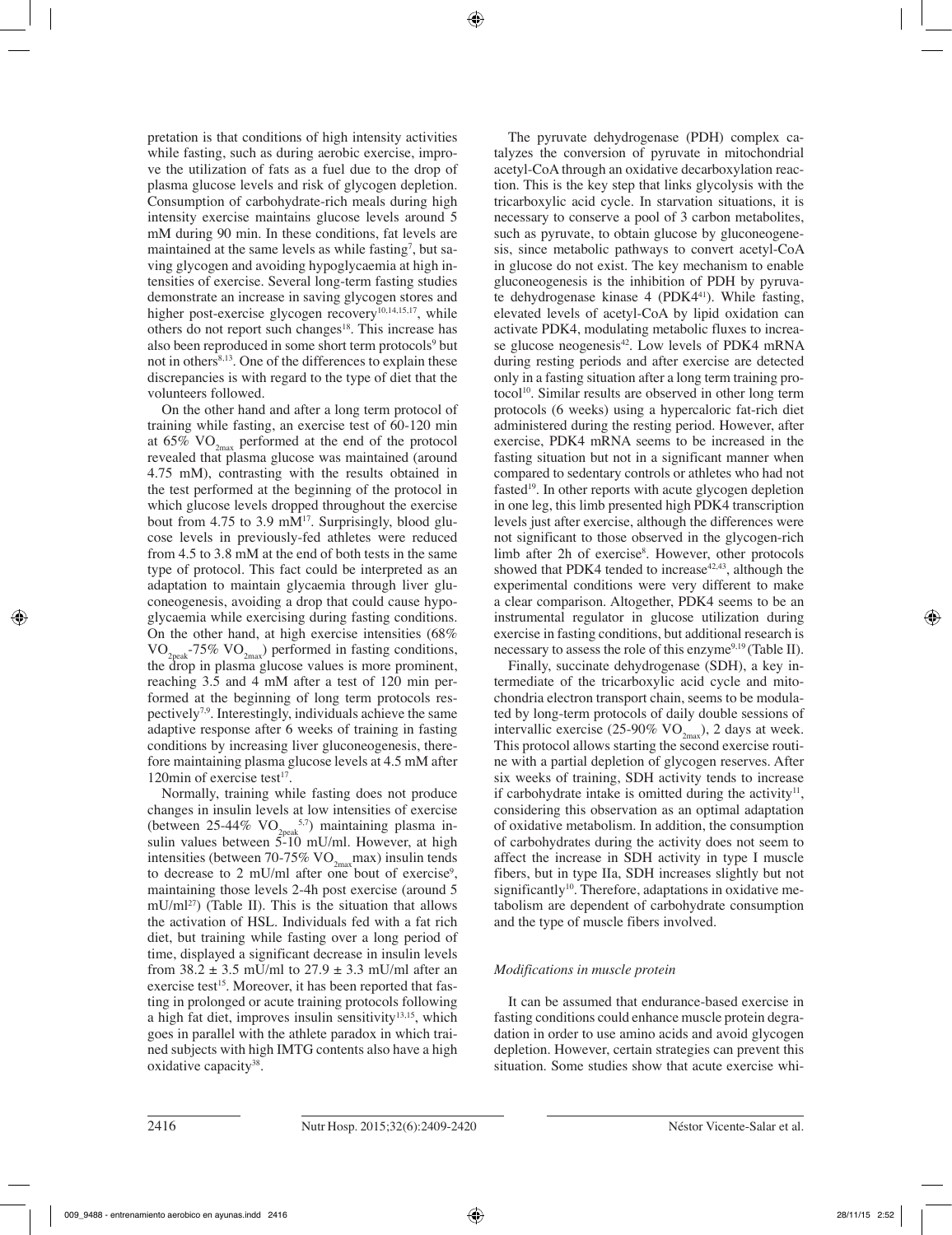le fasting did not increase the expression of FOXO3 (a key transcription factor in catabolic processes such as apoptosis) nor activation of MURF1 (a member of the muscular ubiquitin-proteasome system) after 2-6 h post-training, provided that a meal rich in proteins and carbohydrates was consumed after exercise<sup>12</sup>. However, there are other protein catabolic systems to be considered, such as the Ca2+-activated calpains. In this context, calpain 2 increases its expression 2-6 h after an acute exercise bout in fasting conditions if a protein and carbohydrate-rich meal is not consumed just after finishing the training session<sup>12</sup> (Table II). The likely explanation to these observations could be the presence of insulin which increases in circulation when a carbohydrate-rich meal is consumed immediately after exercise. In this manner, insulin promotes inhibition of muscle protein catabolism<sup>44,45</sup>.

On the other hand, some genes involved in protein synthesis could increase their expression after an acute exercise bout performed while fasting. This occurs independently if a post-exercise meal has been consumed. This is the case of the myogenic regulatory factor  $4$  (MRF4)<sup>12</sup>, member of a transcription factor family that includes Myf5, MyoD and myogenin, all of them involved in the proliferation of satellite cells and their differentiation into myofibers. The analysis of a fractional synthesis rate (FSR) using  $[{}^{2}H_{5}]$ -phenylalanine as a tracer shows a similar increase in protein synthesis in fed and fast state after exercise<sup>12</sup>. Moreover, an elevated expression of heat shock proteins (HSPs) has been detected in the muscles of individuals performing long term protocols (6 weeks) at high training intensities (yo-yo test at 25-90%  $VO_{2<sub>max</sub>$ ) in both fed and fasting situations. Altogether, it seems that the glycogen depletion which accompanies the training fasting period does not seem to promote a clear degradation of muscle proteins, although the role of the different factors involved needs to be deciphered, as well as the role of synthesis and degradation processes $11$ .

In any case, it seems that during acute exercise performance, protein synthesis in the skeletal muscle is blunted<sup>46</sup>, while the increase of intracellular  $Ca^{2+}$  is not diverted to calpain activation. Furthermore, Ca<sup>2+</sup> activates a cascade of signals where  $Ca^{2+}/cal$ calmodulin (CaM) acts downstream and modulates  $Ca^{2+}/cal$ dulin-dependent protein kinase (CaMK), eukaryotic elongation factor 2 kinase (eEF2K), an inhibitor of the ribosomal protein eEF2, and CaMK kinases  $(CaMKK)^{47}$ . In this situation,  $Ca^{2+}$  acts as a second messenger and, together with troponin, is a key piece of the muscle contractile system. On the contrary, in long term protocols, eEF2 is less phosphorylated in fasting than in fed state, therefore increasing protein synthesis, a process that does not seem to be controlled by AMP-kinase (AMPK)<sup>18,48</sup>.

AMPK is a key regulator of energy metabolism. In this context, when the AMP/ATP ratio increases (i.e. in fasting conditions), CaMKK activates the α-subunit of AMPK in order to reverse the AMP/ATP ratio. This is achieved through the activation of peroxisome proliferator-activated receptor-γ coactivator-1α (PGC-1alfa) mediated by Sirtuin 1 (SIRT1) $49$ . PGC-1a activates the use of FFAs by the mitochondria, increasing ATP production. However, despite a daily double session of interval exercise to maintain low glycogen stores and to provoke a high ratio of AMP/ATP, there are no differences between pre- and post-tests in PGC-1alfa levels<sup>11</sup>. Hypercaloric fat-rich diets during long term protocols seem to induce an increase in the phosphorylation of the  $\alpha$ -subunit of AMPK after 48h of exercise in fasting conditions<sup>15</sup> (Table II). On the other hand, in long term protocols carbohydrate-rich diets induce a decrease in the levels of AMPKalfa-subunit phosphorylation during exercise, taking as reference the values observed in the pretest, while an increase 4h after exercise in both fed and fasting states is usually observed. This is accompanied by a decrease in the phosphorylation of ACCβ (substrate of AMPK) with implications in fat metabolism $18$ . Independently of the type of diet, 6 weeks of exercise in fasting conditions induces high values of AMPKalfa phosphorylation at rest and during the exercise due to a decrease in ATP levels $18,19$ . In the fed state with a fat-rich diet, AMPKalfa activation could be inhibited possibly due to an adaptation to use FFAs as the main energy fuel instead of carbohydrates, saving glycogen stores and muscular proteins, allowing training during long periods of time and avoiding a drop of AMP/ATP ratio23.

To maintain  $Ca<sup>2+</sup>$  homeostasis in muscle contraction during exercise, the sarcoplasmic reticulum (SR) must uptake cytosolic  $Ca^{2+}$  through the activation of the sarco/endoplasmic reticulum Ca2+-ATPase (SERCA). To this end, phospholamban protein (PLN), a downstream target of CaMK-II by phosphorylation of Thr $_{17}$  and an inhibitor of SERCA, is blunted $50$ . At rest, PLN phosphorylation is low but after a long-term exercise protocol, PLN phosphorylation increases 18% in the fed state, while no significant changes are observed in the fasting state<sup>18</sup>. The most plausible interpretation is that in long term protocols the basal activity of CaMK-II, especially in fed situations, is regulated. In this context, it has been suggested that the increase of CaMK-II, and thus PLN phosphorylation, indirectly stimulates glucose uptake by GLUT4, favoring insulin sensitivity $51$ . In other words, training in fed conditions could improve the glucose uptake by the muscle fiber due in part to CaMK-II activity, a situation that does not occur in fasting. Nevertheless, other studies show that glucose uptake in the skeletal muscle through CaMK-II participation is GLUT4 independent<sup>52</sup>. Further studies are necessary to elucidate the major pathways of CaMK-II in the regulation of muscle glucose uptake.

# *Changes in body composition after training in fasted state*

Finally, there is only one study regarding the relation between training while fasting and changes in body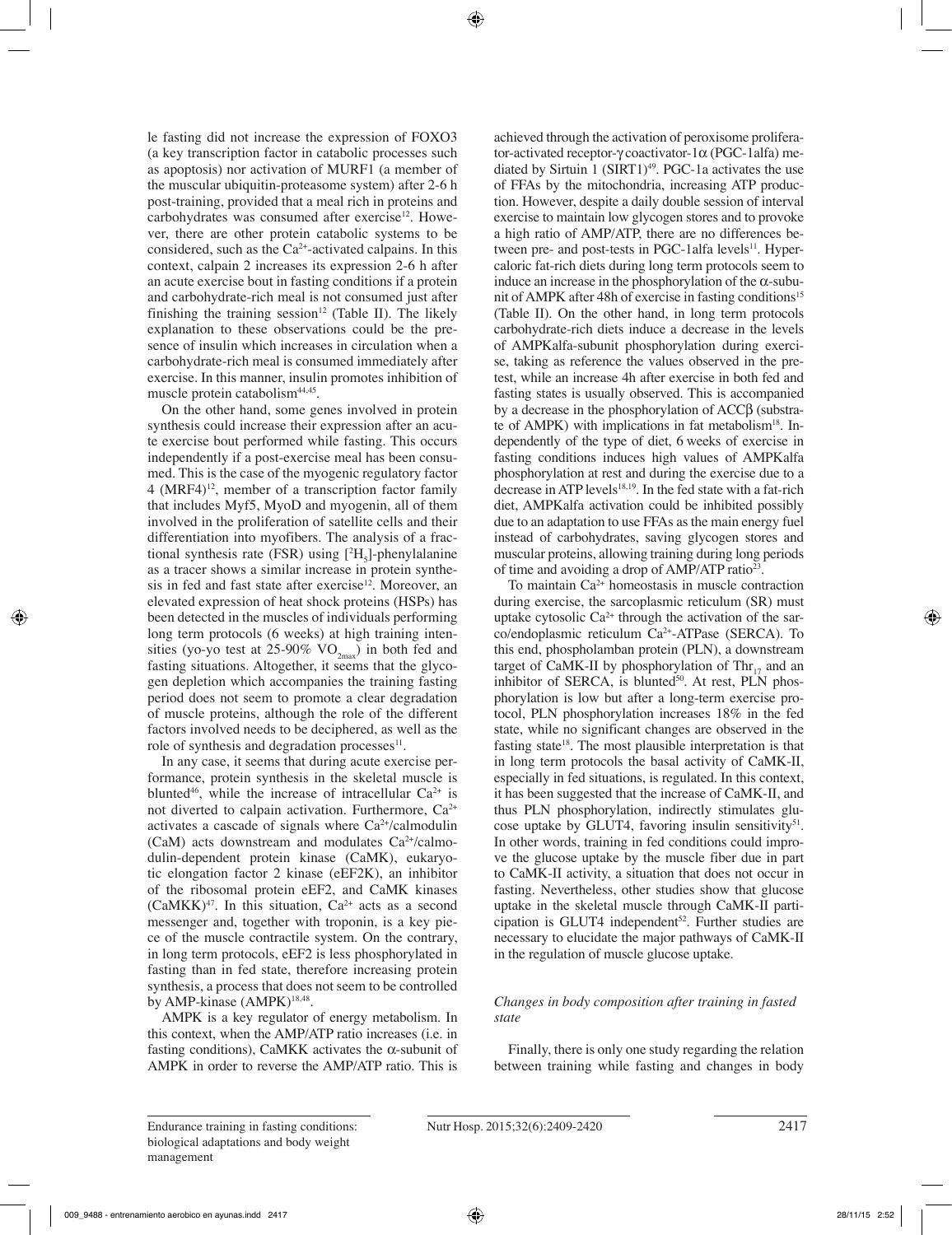composition<sup>15</sup>. The anthropometric analysis showed a significant increase in total body weight after a long term protocol with a hypercaloric fat-rich diet in the sedentary and fed state condition. In contrast, training while fasting allows the athlete to maintain body weight, without changes in their sum skinfolds. Unfortunately, detailed anthropometric studies are missing and the impact of training in fasting conditions to modulate body composition cannot be assessed. Therefore, it is necessary to delve further into these aspects to demonstrate that weight loss is possible while exercising in fasting conditions accompanied by a diet with moderate fat content.

# *Fasting state and immune system*

Endurance exercise while fasting or with low glycogen stores could disturb the immune system since there are evidences that ultraendurance athletes, which train several days per week emulating chronic glycogen depletion, present alterations in lymphocytes' antioxidant status and high levels of oxidative stress<sup>53</sup>. Notwithstanding of limited evidences, training with low glycogen levels tends to increase the circulating levels of stress hormones and to decrease immune function<sup>54</sup> and immunoglobulin levels<sup>55,56</sup>. Therefore and despite that lipolysis could be inhibited at 2-4h post-aerobic exercise<sup>6,9,12</sup>, carbohydrate rich meals would avoid immune system disturbances<sup>57</sup>.

# **Discussion**

In conclusion and from a metabolic point of view, fasting during endurance training at low (25-44%  $VO_{2<sub>max</sub>}$ ) or high (68-77%  $VO_{2<sub>max</sub>}$ ) intensity can increase glycerol and FFA blood levels, from the onset of exercise or after 90-95min, provided that a carbohydrate-rich meal is not consumed during the activity. The lipolysis rate during intense workouts is higher than at lower intensities, which is demonstrated by high concentrations of circulating FFA and glycerol (Fig. 1). On the other hand, the rate of fat oxidation is similar in fed as well as in the fasting state at high intensities of exercise, meanwhile at lower intensities, the fasting state could improve fat oxidation rates to a greater extent than in the fed state. Individuals with a low fit could take advantage of a fasting state exercise programme at low intensity that would favour the use of fats as an energy source (corresponding to a RER = 0.7-0.8) and maybe, improve their body composition.

Hepatic gluconeogenesis is an important source of energy during endurance exercise, obtained from amino acids released from the active muscle. This source represents more than 10% of the energy requirements during prolonged exercise in a low muscle glycogen state<sup>58</sup>. It has been observed that protein degradation markers while fasting at high exercise intensities (70%  $VO_{2<sub>max</sub>}$ ) are not activated (i.e. FOXO3, MURF1) nor are sufficient to promote extensive proteolysis (i.e. calpain 2). Under these conditions, protein synthesis-related genes, such as MRF4 or eEF2, are modestly activated. This scenario requires the presence of circulating insulin as a result of a protein and carbohydrate-rich meal. Trained muscles could use more FFA as fuel rather than carbohydrate, while the production of ammonia, a metabolite derived from protein catabolism, seemed to be lower<sup>58</sup>. However, more studies are necessary to prove that low-intensity exercise while fasting does not affect muscle protein status and therefore may be beneficial for low fit individuals.

Finally, regarding muscle adaptations, conditions of low glycogen stores increase IMTG use in type I fibers. Consequently, adipose tissue lipolysis could be increased after exercise to favour IMTG replenishment. In any case, high intensity workouts allow a greater fat oxidation rate than at lower intensities in fasting conditions. Upregulation of mitochondrial UCP-3 while fasting is an adaptive response after a long-term protocol, as well as while resting after 4h of an exercise bout. This allows the adaptation to the lipolysis excess as a consequence of the lesser fat oxidation rate. Genes involved in lipid metabolism increase their expression during a short or long term protocol while fasting. CD36 and CPT-I gene expression and β-oxidation enzymatic activity, such as beta-HAD, correlate with increased levels of muscle β-oxidation even 4h after a high intensity exercise (around 70%  $VO_{2m}$ ) in fasting conditions (Fig. 1). Diets with high fat contents can upregulate the expression of the above mentioned genes, but further long-term studies are necessary to elucidate the role of these genes in this particular context. On the other hand, glucose metabolism adaptations in the fasting state after a long-term protocol, such as the decreased activation of PDK4 which control glucose flux towards gluconeogenesis, indicates glycogen saving.

Only one study analyses changes in body composition after following a fat-rich diet while fasting in long-term protocols, where the sum of skinfolds was maintained and total body weight did not change. Further studies are necessary to elucidate the advantages of the prolonged effects of exercise while fasting following a balanced diet on body composition in both sedentary populations as well as in athletes.

# **Conclusions**

In conclusion, the experimental evidence does not support the idea that training while fasting during aerobic routines is the best way to optimize metabolic control and body composition by reducing fat mass. In any case and awaiting new studies, the most adequate advice is to train while fasting at low intensities and during the pre-season period for not disturbing a suitable recovery during a program of training load,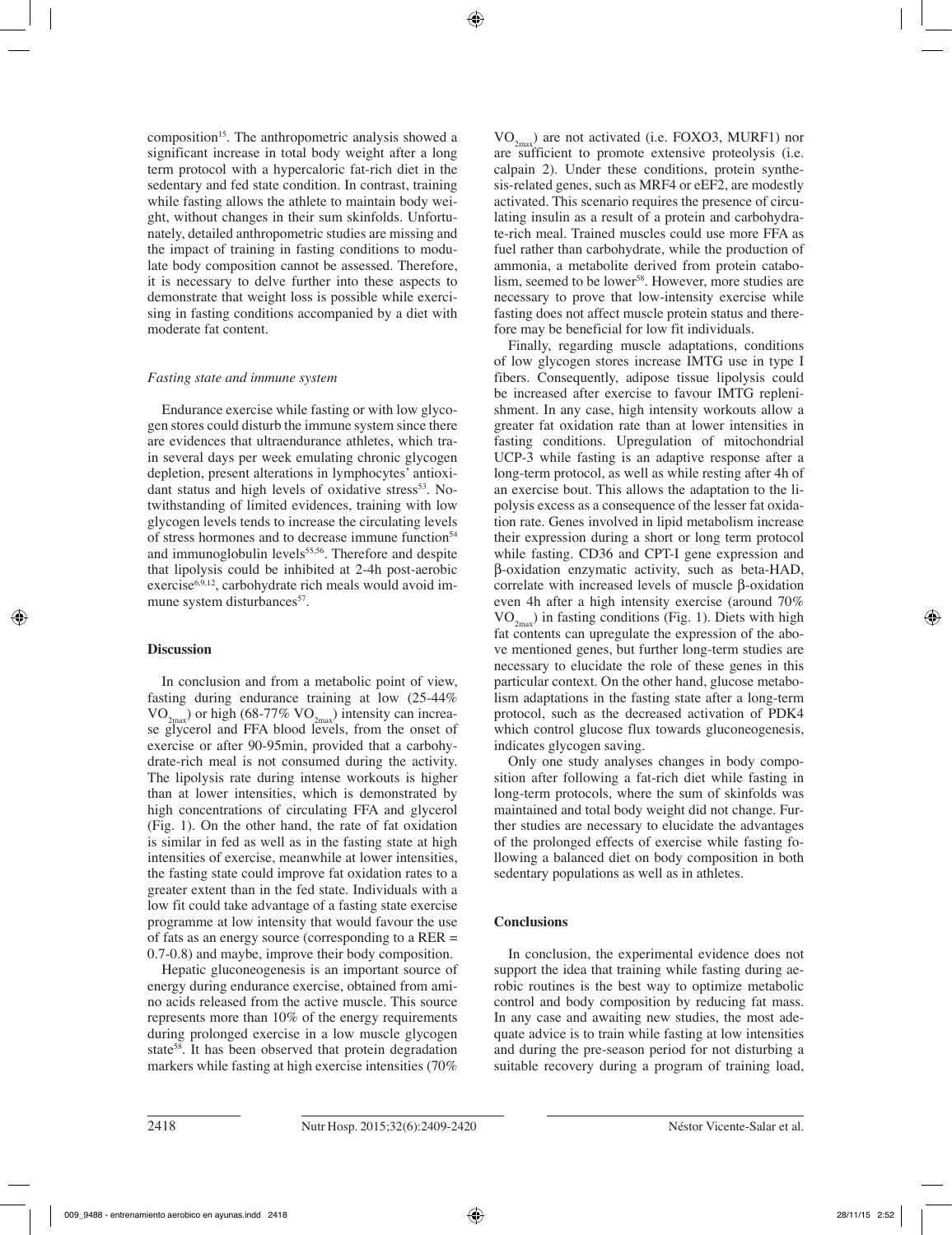especially in ultra-endurance athletes that desire improve the glycogen saving during competition events.

## **Acknowledgements**

Institution supporting this research to E Roche: "Centro de Investigación Biomédica en Red de Fisiopatología de la Obesidad y Nutrición" CIBEROBN (CB12/03/30038). Authors declare no conflicts of interest.

## **References**

- 1. Achten J, Gleeson M, Jeukendrup AE. Determination of the exercise intensity that elicits maximal fat oxidation. *Med Sci Sports Exerc* 2002;34:92-97
- 2. Watt MJ, Heigenhauser GJF, Dyck DJ, Spriet LL. Intramuscular triacylglycerol, glycogen and acetyl group metabolism during 4 h of moderate exercise in man. *J Physiol* 2002;541(Pt 3):969-978
- 3. Svedahl K, MacIntosh BR. Anaerobic threshold: the concept and methods of measurement. *Can J Appl Physiol* 2003;28:299–323
- 4. Van Loon LJC, Greenhaff PL, Constantin-Teodosiu D, Saris WHM, Wagenmakers AJM. The effects of increasing exercise intensity on muscle fuel utilisation in humans. *J Physiol*  2001;536:295–304
- 5. Horowitz JF, Mora-Rodriguez R, Byerley LO, Coyle EF. Lipolytic suppression following carbohydrate ingestion limits fat oxidation during exercise. *Am J Physiol* 1997;273:E768–775
- 6. Glisezinski I De, Harant I, Crampes F, Trudeau F, Felez A, Garrigues M, Riviere D, Mohammad MA, Sunehag AL, Rodriguez LA, Haymond MW, Richter EA, Hespel P, Rivière D. Effect of carbohydrate ingestion on adipose tissue lipolysis during long-lasting exercise in trained men. *J Appl Physiol* 1998;84:1627–1632
- 7. Horowitz JF, Mora-Rodriguez R, Byerley LO, Coyle EF. Substrate metabolism when subjects are fed carbohydrate during exercise. *Am J Physiol* 1999;276:E828–835
- 8. Pilegaard H, Keller C, Steensberg a., Wulff Helge J, Klarlund Pedersen B, Saltin B, Neufer PD. Influence of pre-exercise muscle glycogen content on exercise-induced transcriptional regulation of metabolic genes. *J Physiol* 2002;541:261–271
- 9. De Bock K, Richter E a, Russell a P, Eijnde BO, Derave W, Ramaekers M, Koninckx E, Léger B, Verhaeghe J, Hespel P. Exercise in the fasted state facilitates fibre type-specific intramyocellular lipid breakdown and stimulates glycogen resynthesis in humans. *J Physiol* 2005;564:649–660
- 10. De Bock K, Derave W, Eijnde BO, Hesselink MK, Koninckx E, Rose a J, Schrauwen P, Bonen a, Richter E a, Hespel P. Effect of training in the fasted state on metabolic responses during exercise with carbohydrate intake. *J Appl Physiol*  2008;104:1045–1055
- 11. Morton JP, Croft L, Bartlett JD, Maclaren DPM, Reilly T, Evans L, McArdle A, Drust B. Reduced carbohydrate availability does not modulate training-induced heat shock protein adaptations but does upregulate oxidative enzyme activity in human skeletal muscle. *J Appl Physiol* 2009;106:1513–1521
- 12. Harber MP, Konopka AR, Jemiolo B, Trappe SW, Trappe T a, Reidy PT. Muscle protein synthesis and gene expression during recovery from aerobic exercise in the fasted and fed states. *Am J Physiol Regul Integr Comp Physiol* 2010;299:R1254–1262.
- 13. Newsom S a, Schenk S, Thomas KM, Harber MP, Knuth ND, Goldenberg N, Horowitz JF. Energy deficit after exercise augments lipid mobilization but does not contribute to the exercise-induced increase in insulin sensitivity. *J Appl Physiol*  2010;108:554–560
- 14. Stannard SR, Buckley AJ, Edge JA, Thompson MW. Adaptations to skeletal muscle with endurance exercise training in

the acutely fed versus overnight-fasted state. *J Sci Med Sport*  2010;13:465–469

- 15. Van Proeyen K, Szlufcik K, Nielens H, Pelgrim K, Deldicque L, Hesselink M, Van Veldhoven PP, Hespel P. Training in the fasted state improves glucose tolerance during fat-rich diet. *J Physiol* 2010;588:4289–4302
- 16. Paoli A, Marcolin G, Zonin F, Neri M, Sivieri A, Pacelli QF. Exercising fasting or fed to enhance fat loss? Influence of food intake on respiratory ratio and excess postexercise oxygen consumption after a bout of endurance training. *Int J Sport Nutr Exerc Metab* 2011;21:48–54
- 17. Van Proeyen K, Szlufcik K, Nielens H, Ramaekers M, Hespel P. Beneficial metabolic adaptations due to endurance exercise training in the fasted state. *J Appl Physiol* 2011;110:236–245
- Van Proeyen K, De Bock K, Hespel P. Training in the fasted state facilitates re-activation of eEF2 activity during recovery from endurance exercise. *Eur J Appl Physiol* 2011;111:1297– 1305
- 19. Van Proeyen K, Szlufcik K, Nielens H, Deldicque L, Van Dyck R, Ramaekers M, Hespel P. High-fat diet overrules the effects of training on fiber-specific intramyocellular lipid utilization during exercise. *J Appl Physiol* 2011;111:108–116
- 20. Corpas E, Harman SM, Blackman MR. Human growth hormone and human aging. *Endocr Rev* 1993;14:20–39.
- 21. Samra JS, Clark ML, Humphreys SM, Macdonald IA, Bannister PA, Matthews DR, Frayn KN. Suppression of the nocturnal rise in growth hormone reduces subsequent lipolysis in subcutaneous adipose tissue. *Eur J Clin Invest* 1999;29:1045–1052
- 22. Zhao JT, Cowley MJ, Lee P, Birzniece V, Kaplan W, Ho KKY. Identification of novel GH-regulated pathway of lipid metabolism in adipose tissue: a gene expression study in hypopituitary men. *J Clin Endocrinol Metab* 2011;96:E1188–E1196
- 23. Helge JW. Long-term fat diet adaptation effects on performance, training capacity, and fat utilization. *Med Sci Sports Exerc* 2002;34:1499–1504
- 24. Polak J, Moro C, Bessière D, Hejnova J, Marquès MA, Bajzova M, Lafontan M, Crampes F, Berlan M, Stich V. Acute exposure to long-chain fatty acids impairs {alpha}2-adrenergic receptor-mediated antilipolysis in human adipose tissue. *J Lipid Res* 2007;48:2236–2246
- 25. Suljkovicova H, Marion-Latard F, Hejnova J, Majercik M, Crampes F, De Glisezinski I, Berlan M, Rivière D, Stich V. Effect of macronutrient composition of the diet on the regulation of lipolysis in adipose tissue at rest and during exercise: microdialysis study. *Metabolism* 2002;51:1291–1297
- 26. Yeo WK, Carey AL, Burke L, Spriet LL, Hawley JA. Fat adaptation in well-trained athletes: effects on cell metabolism. *Appl Physiol Nutr Metab* 2011;36:12–22
- 27. Coyle EF, Jeukendrup AE, Wagenmakers AJ, Saris WH. Fatty acid oxidation is directly regulated by carbohydrate metabolism during exercise. *Am J Physiol* 1997;273:E268–E275
- 28. Galbo H, Holst JJ, Christensen NJ. Glucagon and plasma catecholamine responses to graded and prolonged exercise in man. *J Appl Physiol* 1975;38:70–76
- 29. Häggendal J, Hartley L, Saltin B. Arterial noradrenaline concentration during exercise in relation to the relative work levels. *Scand J Clin Lab Invest* 1970;26:337–342
- 30. Lafontan M, Langin D. Lipolysis and lipid mobilization in human adipose tissue. *Prog. Lipid Res* 2009;48:275–297
- 31. De Glisezinski I, Larrouy D, Bajzova M, Koppo K, Polak J, Berlan M, Bulow J, Langin D, Marques MA, Crampes F, Lafontan M, Stich V. Adrenaline but not noradrenaline is a determinant of exercise-induced lipid mobilization in human subcutaneous adipose tissue. *J Physiol* 2009;587:3393–3404
- 32. Coen PM, Dubé JJ, Amati F, Stefanovic-Racic M, Ferrell RE, Toledo FGS, Goodpaster BH. Insulin resistance is associated with higher intramyocellular triglycerides in type I but not type II myocytes concomitant with higher ceramide content. *Diabetes* 2010;59:80–88.
- 33. Den Hoed M, Hesselink MKC, van Kranenburg GPJ, Westerterp KR. Habitual physical activity in daily life correlates positively with markers for mitochondrial capacity. *J Appl Physiol* 2008;105:561–568